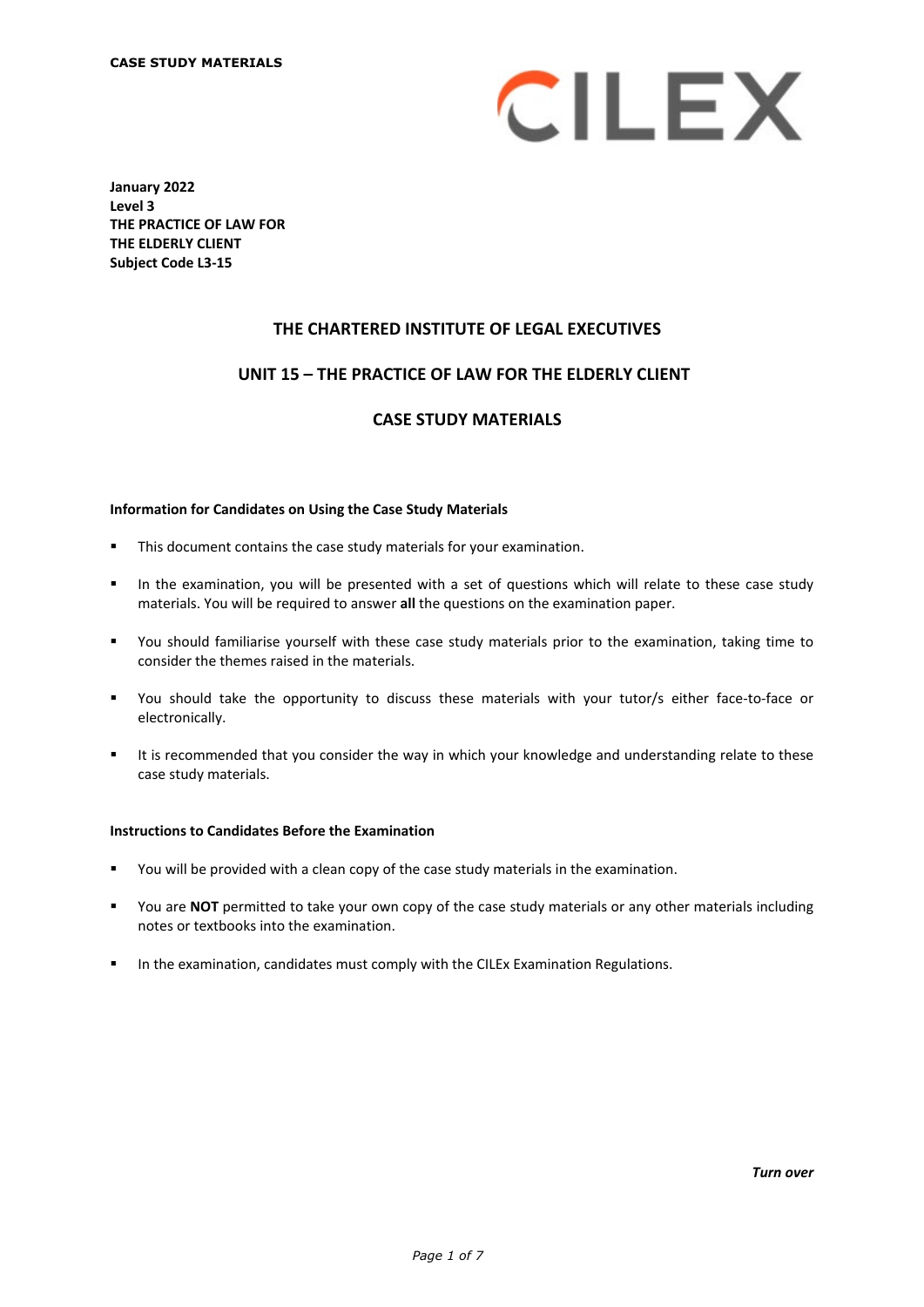# **ADVANCE INSTRUCTIONS TO CANDIDATES**

You are employed as a trainee solicitor by the firm of Simpson & Partners of 100 High Street, Bedford MK42 7AB.

Your supervising solicitor is Anthony Weale. He hands you several files and the following related documents:

- **Document 1** Attendance note of a meeting with Margaret Davies and Sophie Taylor
- **Document 2** Attendance note of a telephone call with Sophie Taylor

**Document 3** Attendance note of a meeting with Michael and Sarah Jacobs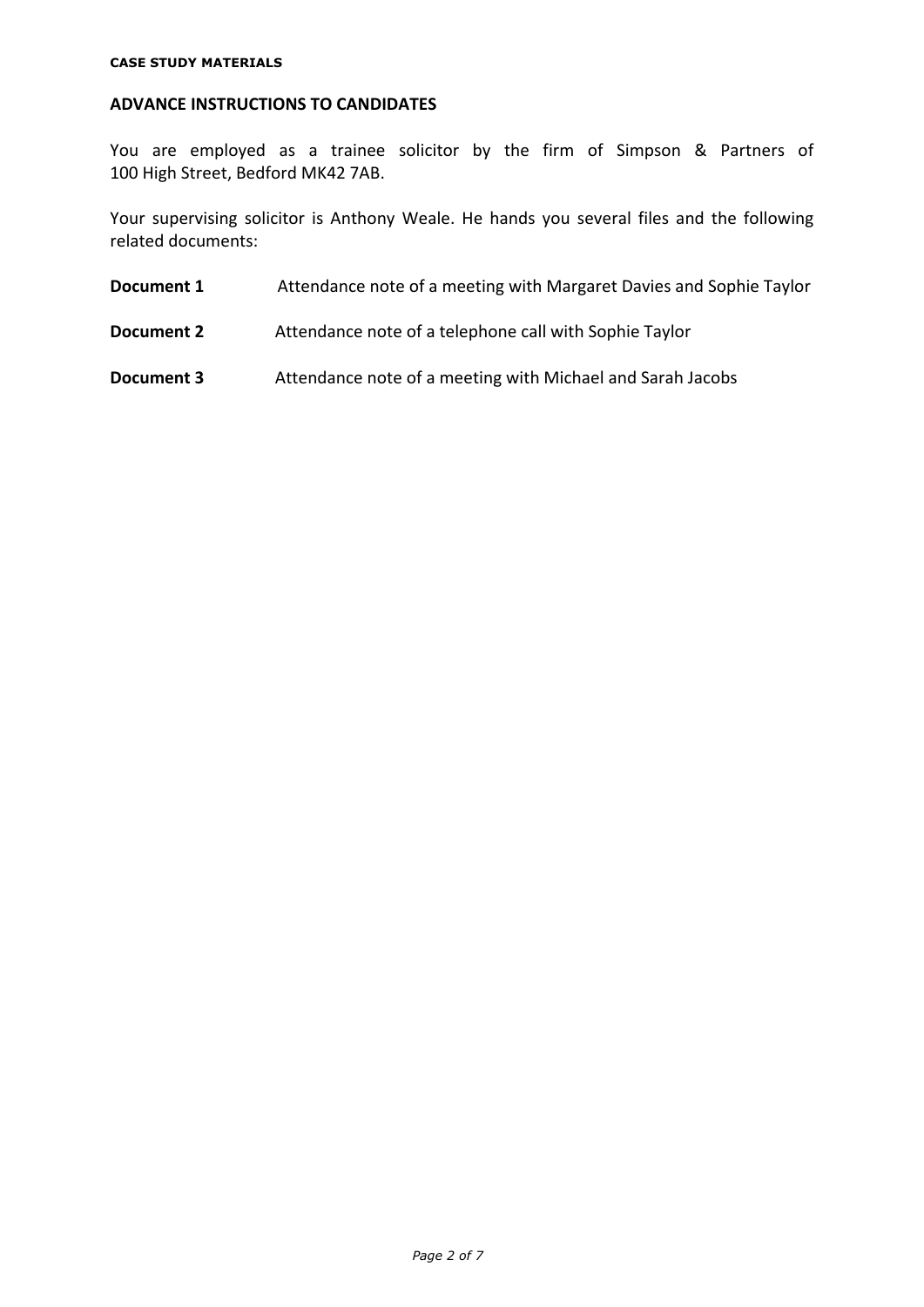# **DOCUMENT 1**

### **ATTENDANCE NOTE**

**Attending:** Margaret Davies and Sophie Taylor Date: 4 January 2022 **Time engaged:** 45 minutes **Reference:** AW/2022/Davies

Attending Margaret Davies in the office to discuss her Enduring Power of Attorney (EPA). Also present was her daughter Sophie Taylor. Sophie had brought Margaret to the office because Margaret no longer drives.

I acted for Margaret and her husband Peter in 2006, when they made Living Wills containing Advance Decisions. In addition, Margaret and Peter made Enduring Powers of Attorney (EPAs) appointing each other and Sophie as Attorneys. The Attorneys were appointed jointly and severally. The EPAs did not have any restrictions in them. When Peter was diagnosed with dementia in 2011, Margaret and Sophie registered Peter's EPA with the Office of the Public Guardian.

Peter died ten months ago and Margaret now lives alone. Sophie lives nearby with her family, and visits Margaret at least twice a week.

Sophie explained that Margaret's memory has not been very good since Peter died and that Margaret is very forgetful these days. Sophie gave an example of when Margaret forgot to pay her electricity bill and the utility company cut off the supply. Sophie helped Margaret to get reconnected and to set up a direct debit to avoid this from happening again. Sophie also explained that Margaret is often misplacing her bank card and not remembering transactions which appear on her bank statements. For almost six months now, Sophie has been using Margaret's EPA with her consent, and Margaret agreed that this was the right thing for Sophie to do.

The cause of Margaret's memory loss is currently unknown. Margaret's doctor has referred her to the memory clinic, and an appointment has been made for Margaret to attend the clinic next week. They hope to have a better idea of the cause of Margaret's memory loss after that appointment.

I asked about her health, and Margaret said she has good days and bad days. Margaret has arthritis, and some days she finds it hard to get out of bed or walk without a walking stick. Margaret told me that since Peter had died, she has been more reliant on Sophie to help her around the house and with her financial affairs. Margaret went on to explain that Sophie is her only child, and that Sophie is married to Brian and they have two adult children together, Rosie and Hannah. Margaret has a younger brother but no other relatives.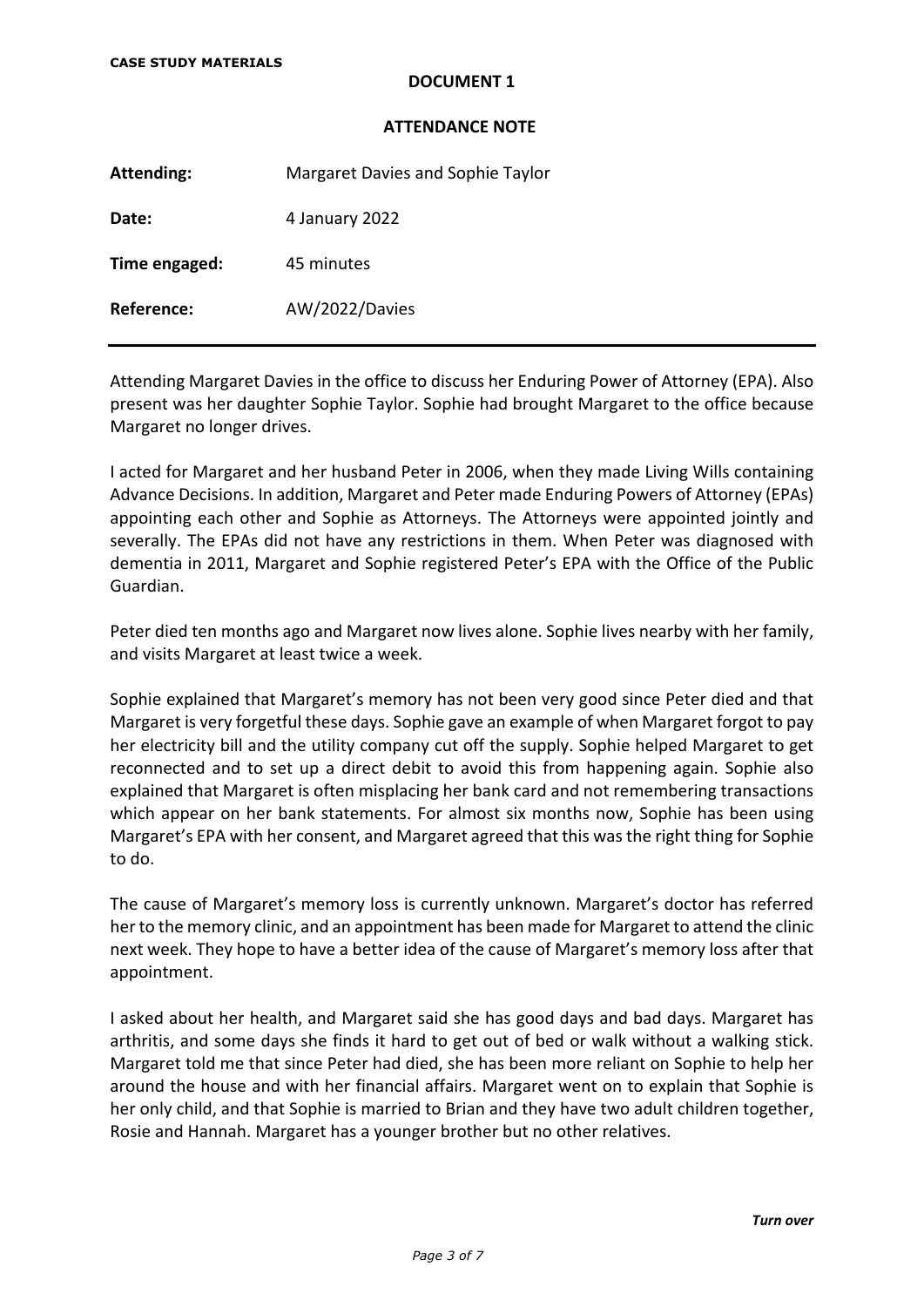### **CASE STUDY MATERIALS**

Margaret said she finds it hard to climb stairs now. Sophie explained that they are looking to have a stair lift fitted for Margaret at home, but Margaret does not have enough money to afford to do so. Margaret also needs a shower room, as she finds it hard to get in and out of the bath. Margaret said that she is worried about leaving her home, as it is the home she and Peter bought when they got married. Margaret does not want to have to sell her home or go into a nursing home.

Sophie said Margaret's house needs updating. She reassured Margaret that she will do everything she can to make sure Margaret can continue to live in her home. However, Sophie is worried that Margaret will not be able to afford to adapt her home to enable her to continue living there.

Margaret and Sophie want to ensure that Margaret's affairs are in order, as her memory is getting worse. I said I would consider the situation and write to Margaret with my advice.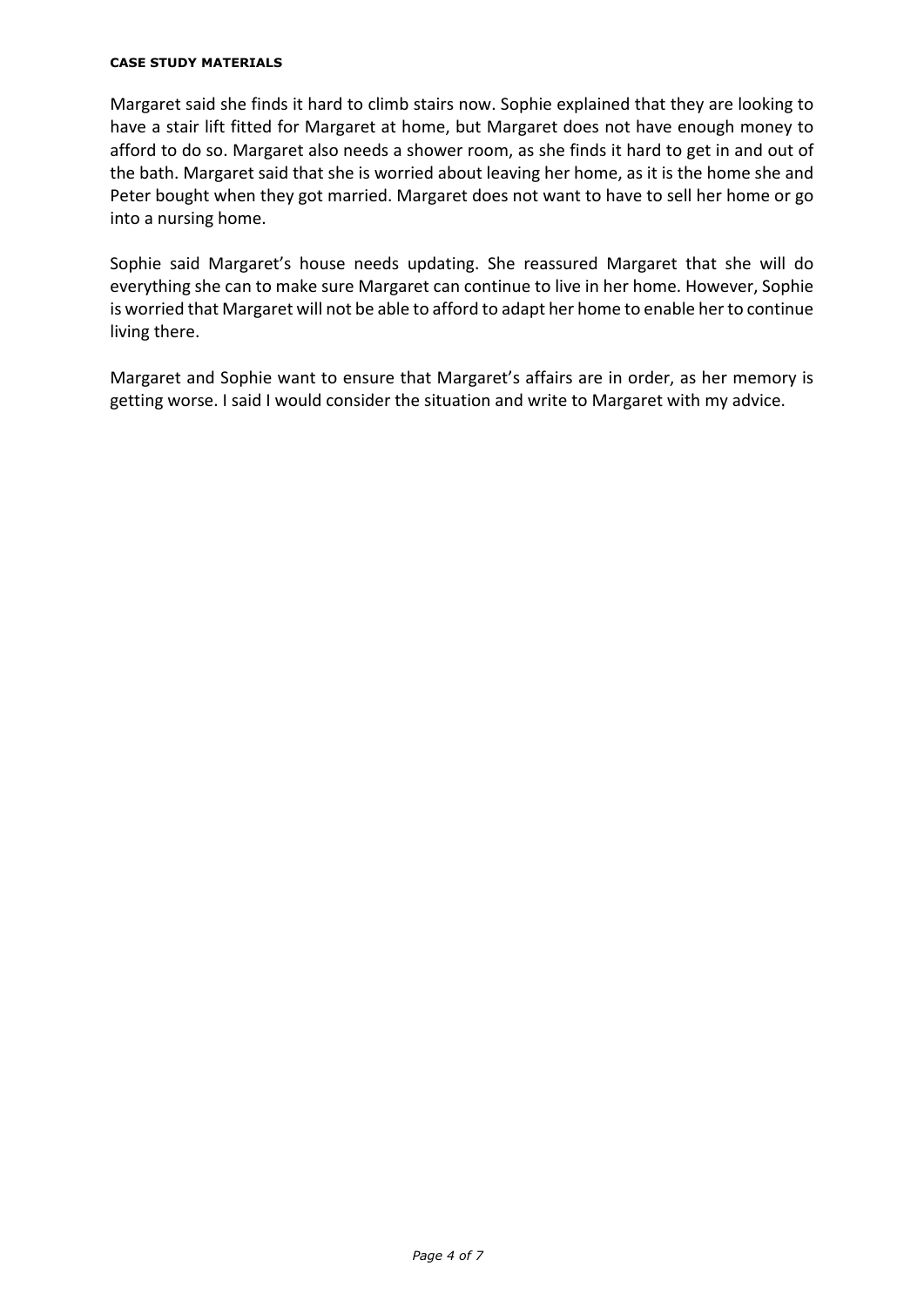# **DOCUMENT 2**

### **ATTENDANCE NOTE**

Attending: Sophie Taylor

**Date:** 10 January 2022

**Time engaged:** 10 minutes

**Reference:** AW/2022/Davies

Attending Margaret Davies's daughter, Sophie Taylor, on the telephone. Sophie was calling to let me know that Margaret has attended the memory clinic.

Unfortunately, Margaret did not perform well on the memory tests. As such, Margaret has been diagnosed with the early stages of Alzheimer's Disease. Margaret will soon be starting medication to slow down the condition.

Now more than ever, Sophie is concerned about Margaret's ability to manage her own financial affairs, and she wants to know what she can do to help her mother.

I explained to Sophie that I will send her a letter, setting out the options available to her.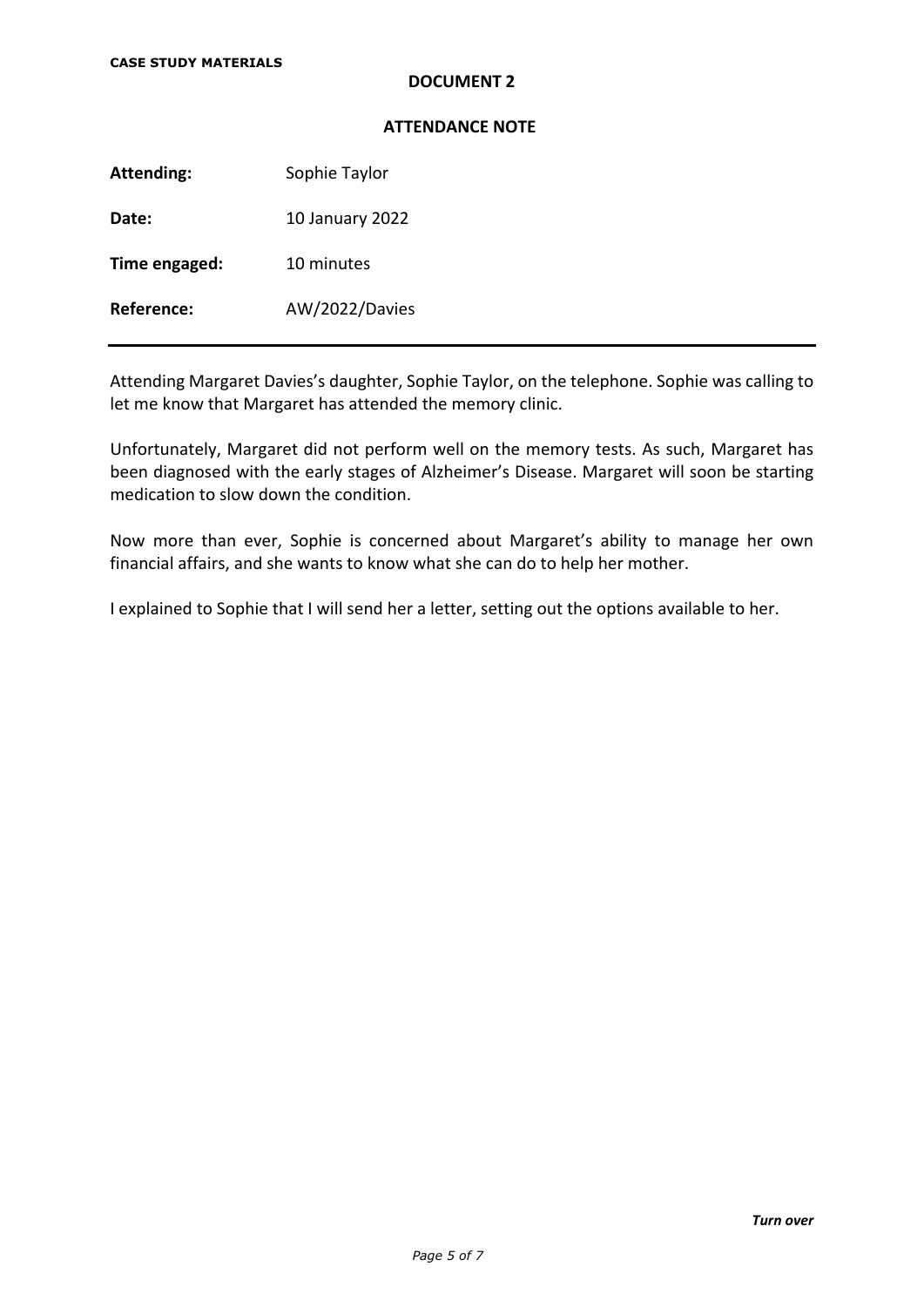# **DOCUMENT 3**

### **ATTENDANCE NOTE**

**Attending:** Michael and Sarah Jacobs **Date:** 12 January 2022 **Time engaged:** 45 minutes **Reference:** AW/2022/Jacobs

Attending Michael and Sarah Jacobs in the office. My colleague has acted for Michael before. Michael and Sarah have come in to discuss various matters.

By way of background, Michael and Sarah explained that they are married and together they have a 25-year-old daughter called Leah. Leah is single and works in London, where she lives in rented accommodation. Michael and Sarah are unhappy about Leah renting. Leah has saved some money for a deposit on a house, but London house prices are so high that she will be unable to buy a property herself. Michael and Sarah want to help Leah buy her first home.

Michael and Sarah made Wills three years ago, leaving everything to each other if one of them should die. If they both die, Leah will inherit their estate. Michael and Sarah appreciate that when Leah inherits their estate, she will have lots of money to buy what she wants. However, Michael and Sarah want to see Leah happy in her own home while they are both alive. For this reason, they want to give Leah some money to help her purchase a property.

Michael and Sarah's combined estate is worth in the region of £1.2 million. Michael has his own construction company, which he inherited from his late father eight years ago. The business is doing well and they live a very comfortable life. Michael and Sarah have a portfolio of rental properties, one of which is in the South-East. They bought this property for £300,000, but it has recently been valued at £450,000. Michael and Sarah have encountered difficulties in renting out this particular property, so they are considering selling it. They wish to gift the net proceeds of sale to Leah, so she can purchase a property in her sole name.

Michael and Sarah do not have Lasting Powers of Attorney (LPAs) and had heard stories about what would happen if they lost capacity. Their close friend recently had a stroke, which left him paralysed on one side of his body. The friend's wife did not have an LPA for her husband, and that caused problems for them as a family. Michael and Sarah do not want something like this to happen to them, and asked if there is anything they can do to protect themselves in such situations.

Sarah also wanted some advice regarding her mother, Judith. Judith is 81 years old and lives in her own home near Sarah and Michael. Judith's sister, who is older than Judith, has recently been taken into a care home and she has had to sell her house to pay for her care costs. Sarah is worried that this might happen to her mother, and that Judith will be forced to sell her home to pay for her care.